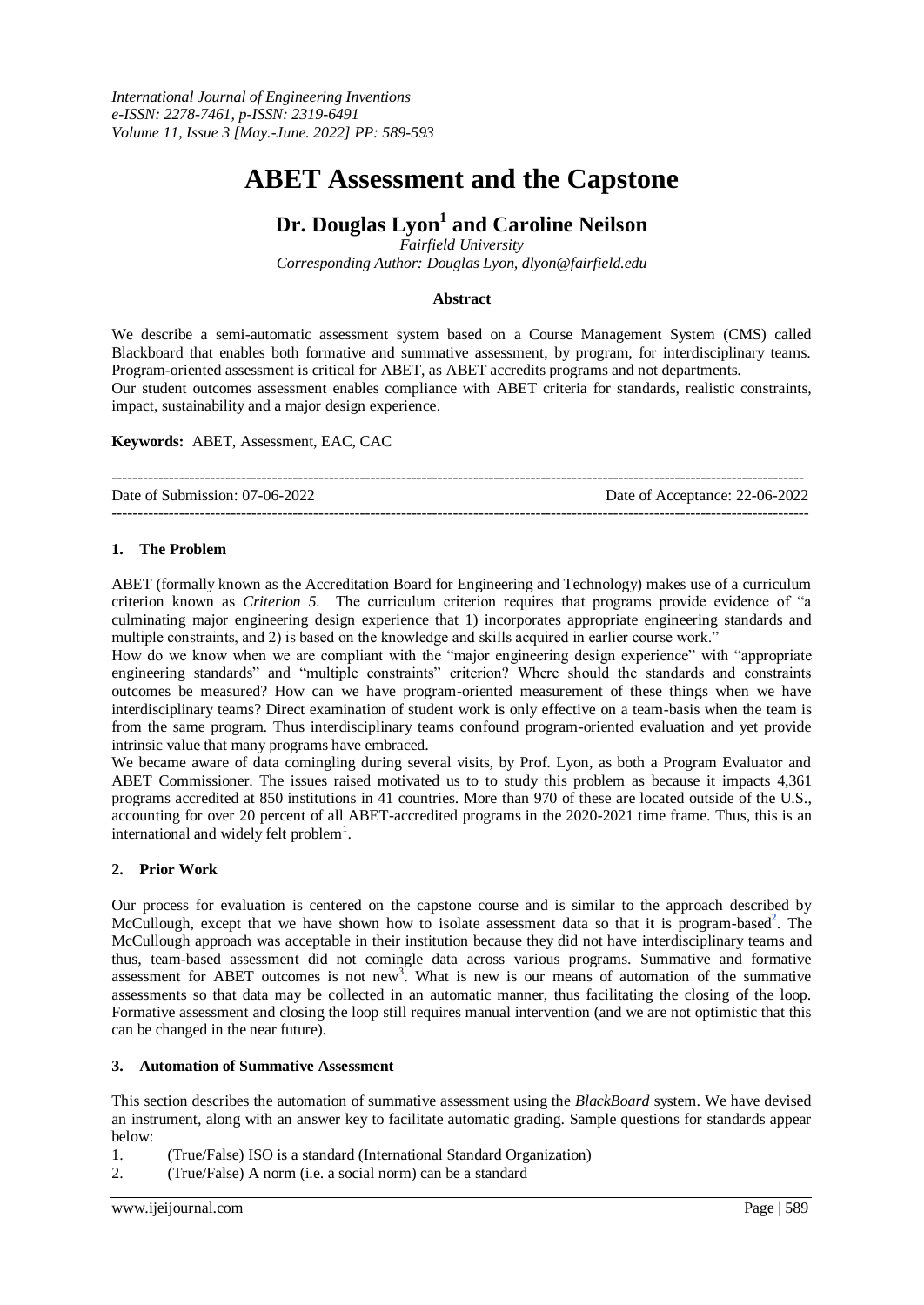- 3. (True/False) A method of development can be standardized and thus be a standard
- 4. (True/False) The waterfall model of software engineering is a standard design
- 5. (True/False) Patterns of engineering design are never standards.

6. (True/False) Standards are everywhere, from electrical connectors, to standardized page sizes, to power requirements, to nuts and bolts, etc. We are surrounded with standards and they enable us to have interchangeable parts and design from known specifications. Etc.

Not all questions are true/false questions (some are multiple or multi-choice). In any case, with a properly coded answer key, we can produce a student outcome that leads to an individual grade (automatically). In the area of realistic constraints, we can perform the same type of assessment;

- 7. (True/False) You can have social constraints
- 8. (True/False) Designs can favor some kinds of people but not others
- 9. (True/False) Designs can favor employers
- 10. (True/False) Designs are developed with public funding
- 11. (True/False) Some designs pose negative side effects for a specific race or gender
- 12. (True/False) Some designs infringe on existing patents or copyrights
- 13. (True/False) Some designs are not safe for children<br>14. (True/False) Price is a realistic constraint
- 14. (True/False) Price is a realistic constraint.
- 15. (True/False) Potential impact to the local economy is a realistic constraint. Etc.

### **4. Societal Impact and Sustainability**

Summative assessment with automatic grading is achieved in much the same way for societal impact and sustainability as it is for realistic constraints and standards. An excerpt of our summative instrument follows:

- 1) How many gallons of motor gasoline does the average American consume in one year?
- a) 150 gallons
- b) 500 gallons
- c) 310 gallons
- d) 750 gallons
- 2) (True/False) Biodiversity is the variety of ecosystems on Earth

3) Of the following indications of the health of a water body, which is the most widely accepted means of measuring how polluting an effuent is?

- a) BOD (biological oxygen demand)
- b) COD (chemical oxygen demand)
- c) Chloroform content
- 4) Which of the following sources of energy is NOT renewable?
- a) Petroleum
- b) Hydro Power
- c) Biomass
- d) Solar power

5) Name of the International agreement by 37 industrialized countries and the European community for reducing greenhouse gas (GHG) emissions

- a) Timeplex Protocol
- b) Kyoto protocol
- c) Green Protocol
- 6) What is the most serious threat to biodiversity?
- a) Habitat loss
- b) Tourists
- c) Pollution
- 7) The industry responsible for the greatest anthropogenic (human activity related) release of methane into the atmosphere is:
- a) Energy
- b) Transportation
- c) Agriculture
- d) Waste Treatment
- 8) Three key areas of sustainability are...
- a) Political, energy, and recycling
- b) Economic, social, and political
- c) Social, environmental and economic
- d) Recycling, biodiversity, and social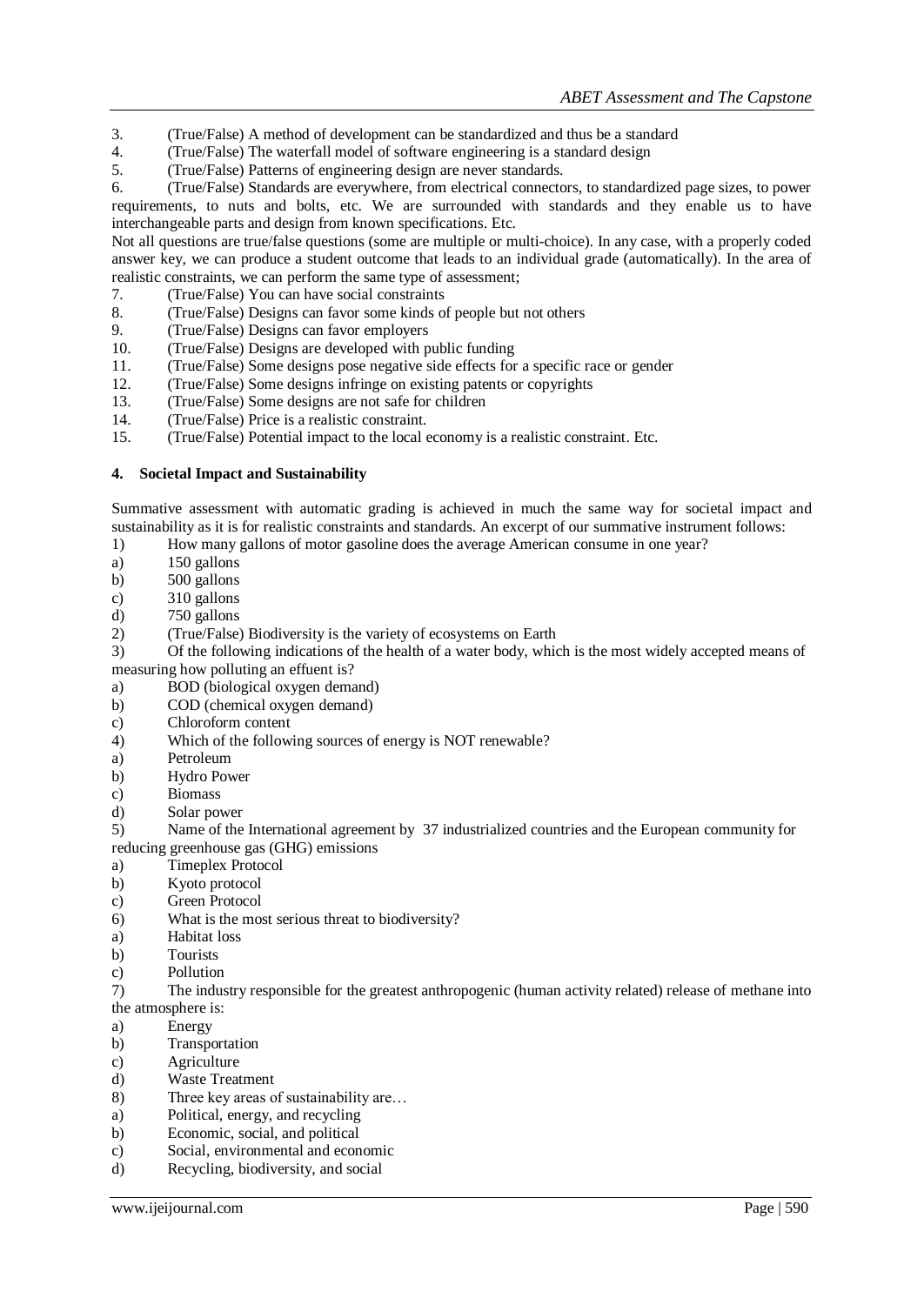- 9) (True/False) Climate change only started with the Industrial Revolution. 10) Which of the following is NOT a strategy for increasing Earth's sustainability? a) Crop rotation b) Using recycled materials c) Designating land as wilderness d) Increasing the size of industrial farms 11) Which of the following best describes economic sustainability? a) Investments with internal technology b) Focusing sales to market needs c) Anti-corruption policies d) Corporate citizenship 12) Which of the following lowers your carbon footprint? a) Riding a bike to College b) Driving a car to the shops c) Taking a plane to Spain 13) Improving education opportunities can help (check all that apply): a) Improve family planning options b) Reduce poverty c) Increase family size d) Prevent destruction of natural habitats 14) According to the 2009 Greening of Corporate America research study, what is a driver of sustainability today? a) Profitable growth b) Protecting the environment and improving quality of life c) Market differentiation
- d) All of the above
- 15) Which country is overall the highest emitter of  $CO<sub>2</sub>$  at the moment?
- a) United States of America
- b) China
- c) Brazil
- 16) Providing good conditions for workers is:
- a) Not important
- b) A moral issue
- c) A design issue
- d) A recycling issue
- 17) How can consumers help promote supply chain transparency?
- a) Buying garments that meet environmental certifications
- b) Purchasing garments from big-box retailers
- c) Buying garments made locally or made in the USA
- d) Buying garments that meet environmental certifications and Buying garments that meet environmental certifications

18) (True/False) Sustainability is the use of a resource that doesn't cause long-term depletion of the resource or affect the diversity of the ecosystem. Etc.

### **5. Graphical Data Summary**

We find a graphical summary of the data gathered to be particularly useful to demonstrate compliance with criteria.



**Figure 1.** CS Local and Global Societal Impact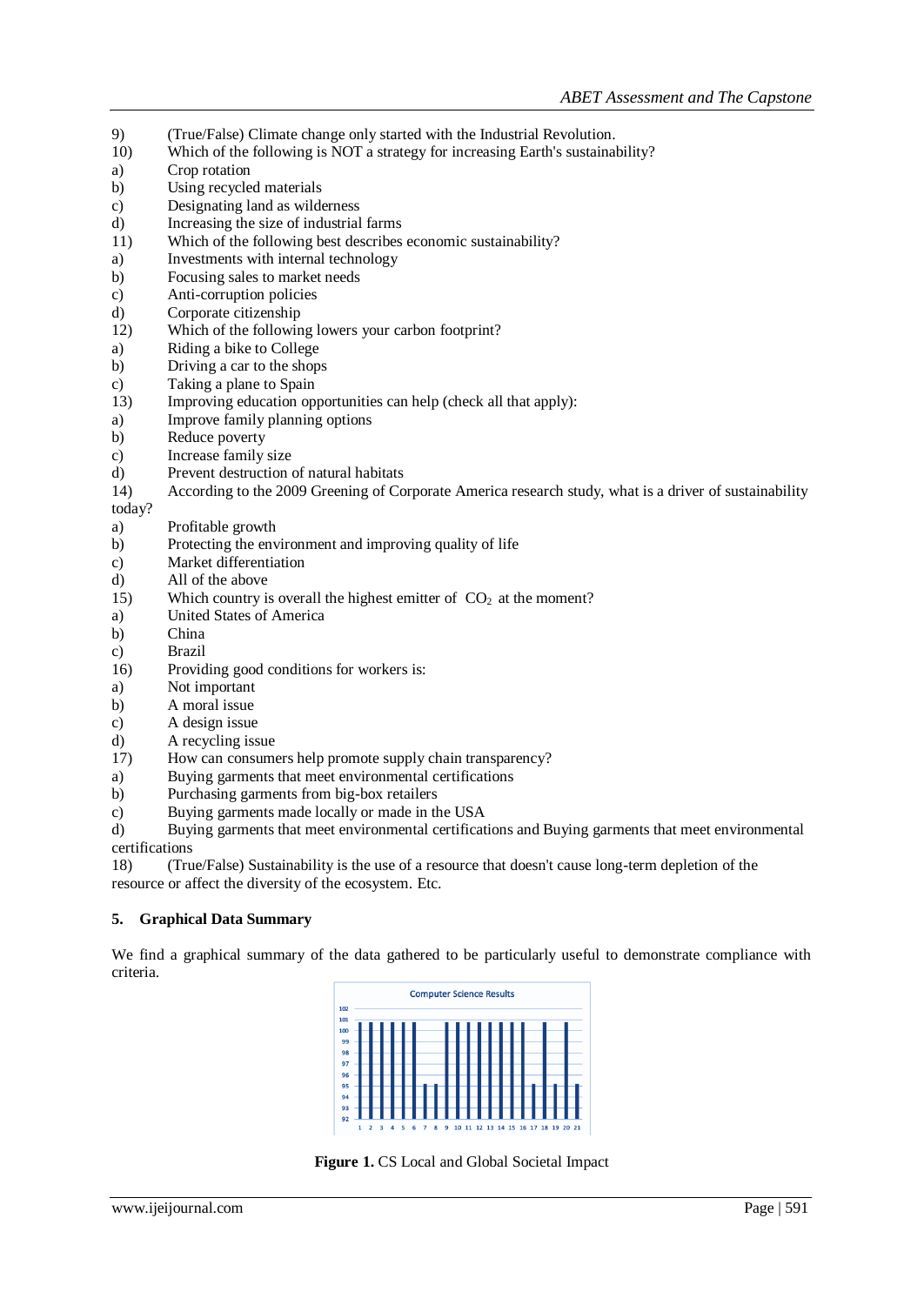Figure 1 shows the summative results from Local and Global Societal Impact by students from the computer science program. According to the data collected, 76% of students within the computer science program returned perfect scores upon completion.



Figure 2 shows the summative results from Sustainability by students from the computer science program. According to the data collected, 95.2% of students within the computer science program received scores 80% or higher. With the raw summative data, formatting graphs with different styles is easy, within Excel.



**Figure 3.** Summative Assessment of Standards

Figure 3 shows various formatting techniques for demonstrating the summative assessment for the standards outcome, listed by program.

### **6. Formative Assessment**

This section described the formative assessment instrument administered to each student in order to provide evidence of standards. Each student is required to submit an essay that enables a demonstration of their level of understand of standards and how it relates to their project.

Please list your:

Name;

Major;

Project Title:

And 5 standards in the format:

1. exact standard title, standard number, and standard publication year

This is not a group assignment, each student submits their own work describing why the standard is important, how it impacts the design and how the standard relates to the major of the student. So, an electrical engineer may look into IEEE standards, FCC standards, etc. A biomedical engineering may look at FDA regulations and related standards, etc.

The rubric for the assessment includes an automatic screening system called "safe-assign" that checks for plagiarism. However, even with this level of automation, manual grading is still required and we do not anticipate that this will change in the near future.

### **7. Major Design Experience**

Formative assessment of the major design experience takes the form of an essay written by a subset of each team describing their majors' contribution to the design of the project. For example, the computer science majors write about software design, electrical engineers about electrical aspects of the design and the